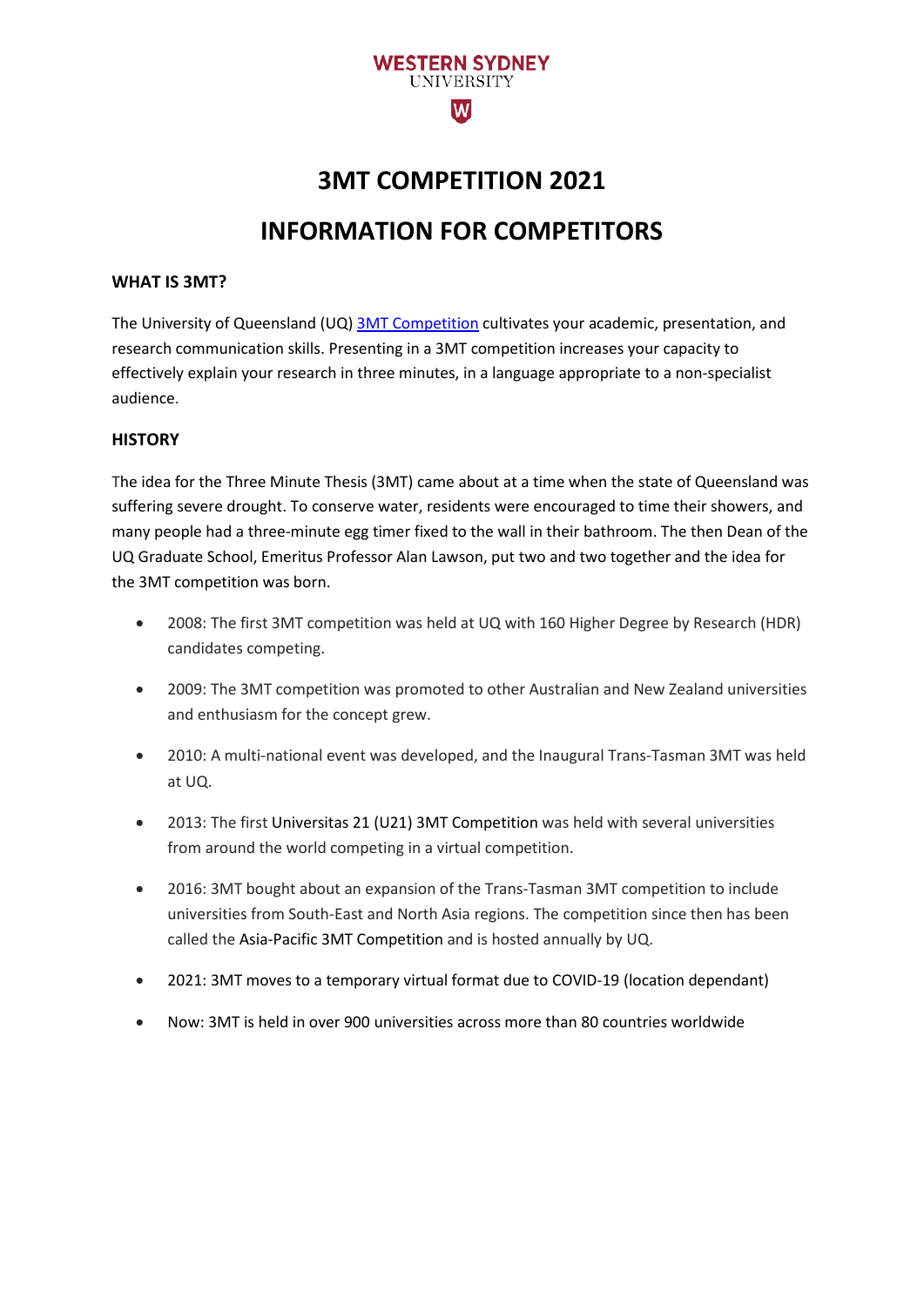## **SCHOOL/INSTITUE 3MT ROUNDS**

Each School/Institute is required to host an internal 3MT Round to select a Winner (and optionally a Runner-up and People's Choice). The Winner will be put forward to represent their School/Institute at the 3MT Final.

### **RULES:**

- A single static PowerPoint slide is permitted (no slide transitions, animations or 'movement' of any description, the slide is to be presented from the beginning of the oration).
	- o Virtual presentations can make the slide visible continuously (picture-in-picture) or cut to the slide for up to one (1) minute.
- No additional electronic media (e.g. sound and video files) are permitted.
- No additional props (e.g. costumes, musical instruments, laboratory equipment) are permitted.
- Presentations are limited to three (3) minutes maximum and competitors exceeding the time limit are disqualified.
- Presentations are to be spoken word (e.g. no poems, raps or songs).
- Presentations are to commence from the stage.
- Presentations are considered to have commenced when a presenter starts their presentation through movement or speech.
	- o Virtual presentations are considered to have commenced when a presenter starts their presentation through speech (timing does not commence from the start of the video).
- The decision of the adjudicating panel is final.
- Competitors are not judged on video/recording quality or editing capabilities. Judging will focus on the presentation, ability to communicate research to a non-specialist audience and the slide.

#### **JUDGING CRITERIA:**

#### **Comprehension & Content**

- Did the presentation provide an understanding of the background and significance to the research question being addressed while explaining terminology and avoiding jargon?
- Did the presentation clearly describe the impact and/or results of the research, including conclusions and outcomes?